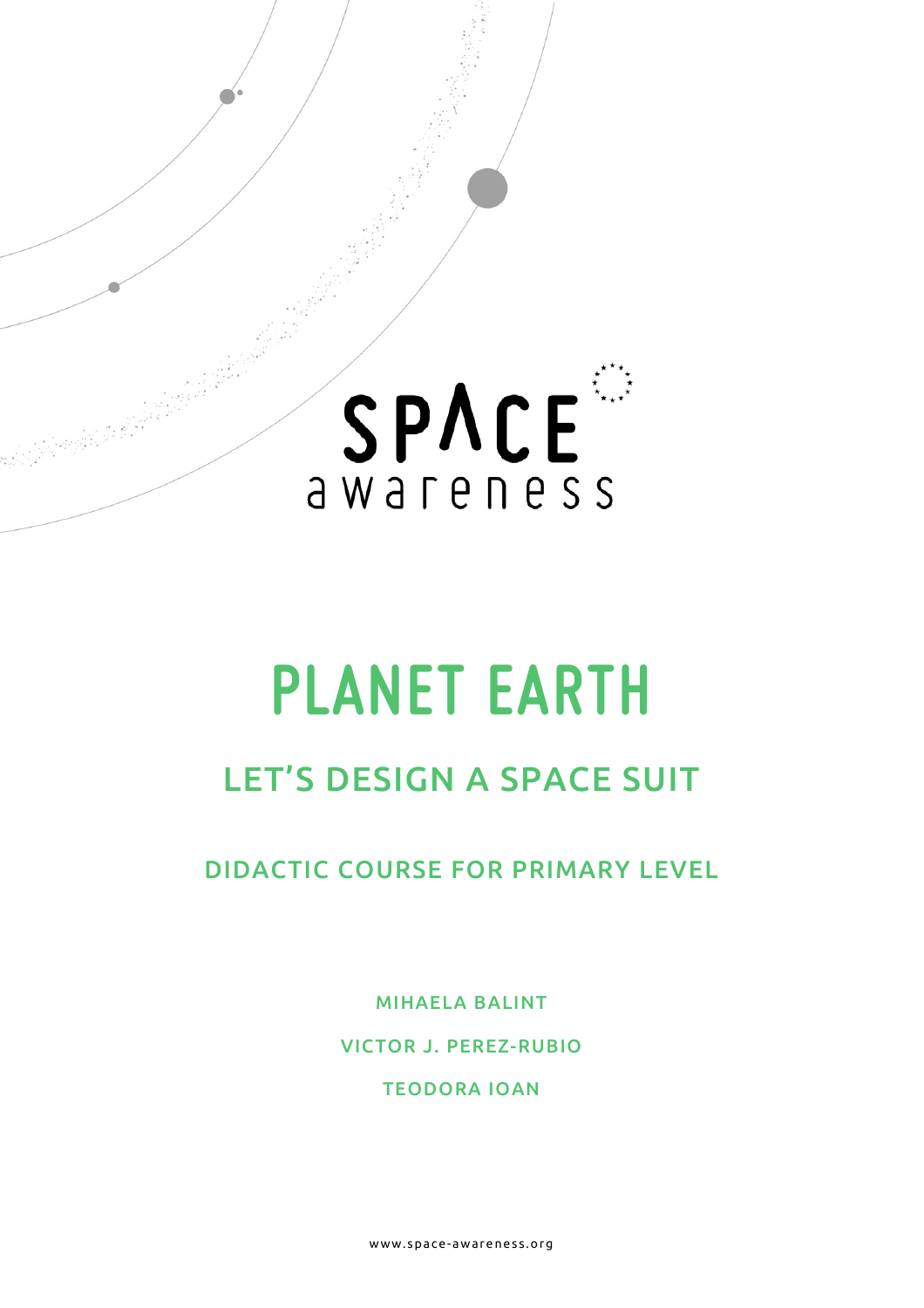

#### Information about the course

**Brief description:** In the following activity children will design a spacesuit – a special set of clothes wearable out of space, suitable for space conditions, which provides safety conditions for astronauts' activity.

Students will face different questions about which properties the suit will need, in order to find the best design. This activity is part of the school project *The Space Explorers*, inspired by the 6-7 year old children from the Discovery Kids Primary School, Ramnicu Valcea, in Romania.

**Curriculum topic:**  Planet Earth. Integrated Science, Language and Art

**Category:** Our fragile planet

**Keywords:** planet, astronaut, planet Earth, space shuttle, space rocket, space station (ISS), spacewalk, spacesuit, space dust, satellite, the Moon, atmosphere, oxygen, water, extreme temperatures

**Age range:** 6-10

**Education level:** Primary **Language:** English

**Students' prior knowledge:** Space, the Earth **Didactical hours:**   $\overline{\phantom{0}}$ 

**Copyrights:** This work is licensed under a [Creative Commons Attribution-NonCommercial-](http://creativecommons.org/licenses/by-nc-sa/4.0/)[ShareAlike 4.0 International License.](http://creativecommons.org/licenses/by-nc-sa/4.0/)

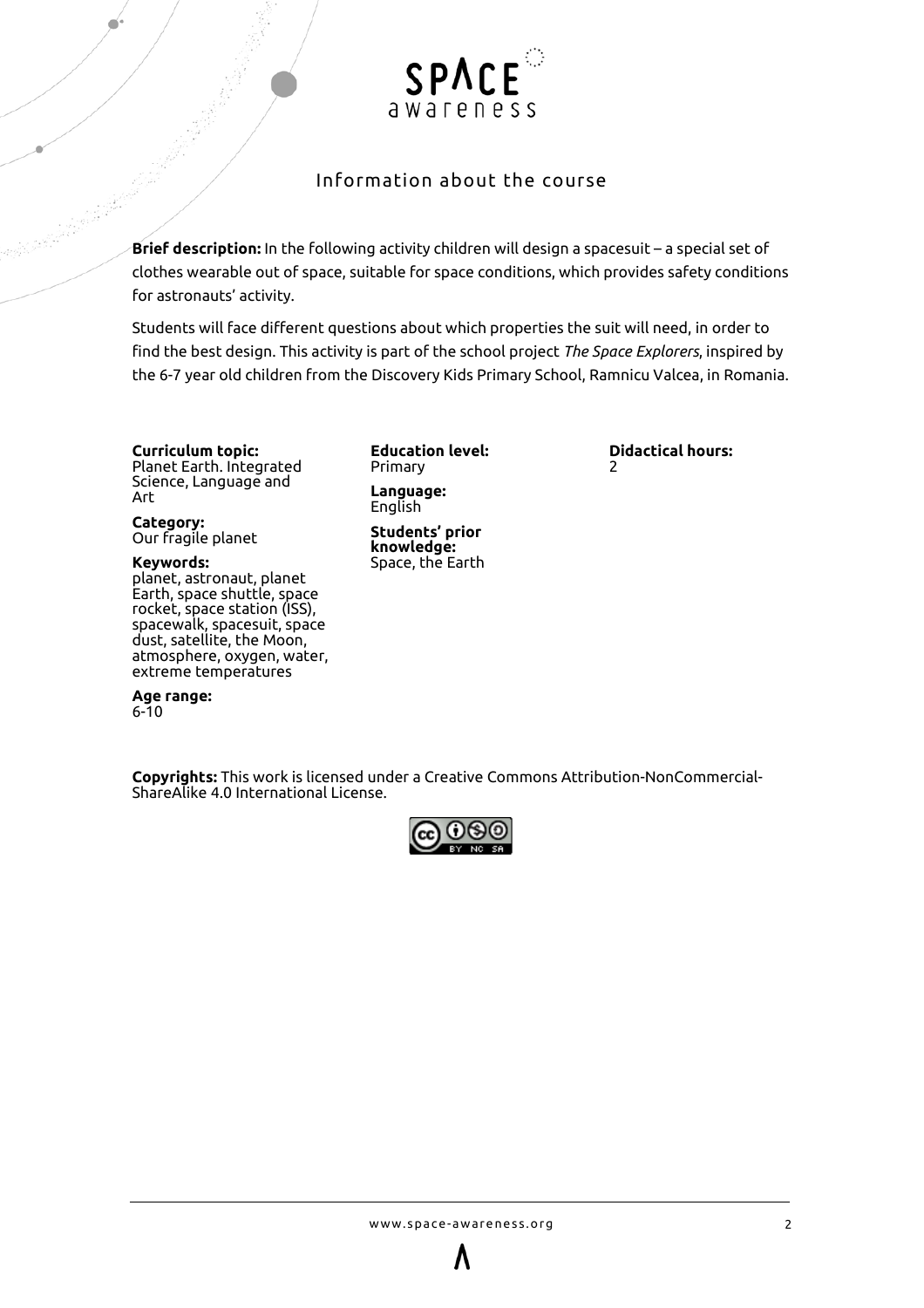

#### **Educational Objectives:**

| Types of<br>Knowledge | <b>Cognitive Objectives</b>                                                                                                                                                                                                                                                                                                                                                                                                                           | <b>Affective Objectives</b>                                                                                                                                                                                                                                                                                                                                                          | Psychomotor<br><b>Objectives</b>                                                                                                                                                                                                                                                   |
|-----------------------|-------------------------------------------------------------------------------------------------------------------------------------------------------------------------------------------------------------------------------------------------------------------------------------------------------------------------------------------------------------------------------------------------------------------------------------------------------|--------------------------------------------------------------------------------------------------------------------------------------------------------------------------------------------------------------------------------------------------------------------------------------------------------------------------------------------------------------------------------------|------------------------------------------------------------------------------------------------------------------------------------------------------------------------------------------------------------------------------------------------------------------------------------|
| <b>Factual</b>        | to remember<br>Describe the space around<br>planet Earth.<br>Consider some of the<br>parameters of the space<br>beyond the Earth's<br>atmosphere: darkness, low<br>temperatures, Sun<br>radiation, space dust, lack<br>of air/atmosphere.                                                                                                                                                                                                             | to pay attention<br>Watch video files and/or<br>images presenting planet<br>Earth viewed from space, the<br>space shuttle flight and the<br>International Space Station.                                                                                                                                                                                                             | to imitate and try<br>out<br>Imitate and try out<br>the moves of the<br>astronauts in outer<br>space                                                                                                                                                                               |
| Conceptual            | to understand<br>Describe why and how<br>these conditions affect<br>human beings/affect human<br>life/activity.                                                                                                                                                                                                                                                                                                                                       | to respond and participate<br>Children respond to the<br>teacher's questions and<br>participate.                                                                                                                                                                                                                                                                                     | to perform<br>confidently<br><b>following</b><br>instructions<br>Perform<br>confidently<br>following<br>instructions while<br>expressing their<br>own ideas, feelings,<br>thoughts.                                                                                                |
| Procedural            | to apply<br>Understanding why humans<br>need to adapt to these<br>conditions and using their<br>previous knowledge they<br>need to solve the most<br>important problems.                                                                                                                                                                                                                                                                              | to recognise values<br>Recognise the importance of<br>life in space, identify the<br>potential risks and try to find<br>solutions to these aspects.<br>Understand the importance of<br>the good education, hard<br>work/training.<br>Understand the values and the<br>importance of the team work.                                                                                   | to perform<br>independently,<br>skilfully, and<br>precisely<br>Perform<br>independently,<br>skilfully, and<br>precisely in<br>designing the<br>spacesuit                                                                                                                           |
| Meta-<br>cognitive    | to think critically and<br>creatively<br>Thinking critically and<br>creatively, they design a<br>spacesuit suitable for<br>human life/activity in space.<br>Children draw conclusions,<br>present and describe their<br>creations.<br>Compare their own design<br>with the real spacesuit.<br>Reconsider their ideas and<br>improve the spacesuit<br>performances after sharing<br>ideas and presentations of<br>their creations with their<br>peers. | to form and follow a system<br>of values<br>Watch video files/images<br>presenting astronauts working<br>out of ISS or space shuttles and<br>wearing spacesuits.<br>Recognise, name and<br>understand some of the<br>astronauts' feelings, emotions,<br>concerns, character features.<br>Practise effective team work<br>Choose/design a logo/badge<br>for their team and spacesuit. | to adapt and<br>perform creatively<br>Children present<br>and describe their<br>creations showing<br>confidence, using<br>body language and<br>the proper<br>vocabulary/<br>keywords.<br>Identify weak /<br>strong aspects of<br>their creations or<br>of their peers'<br>designs. |

 $\boldsymbol{\Lambda}$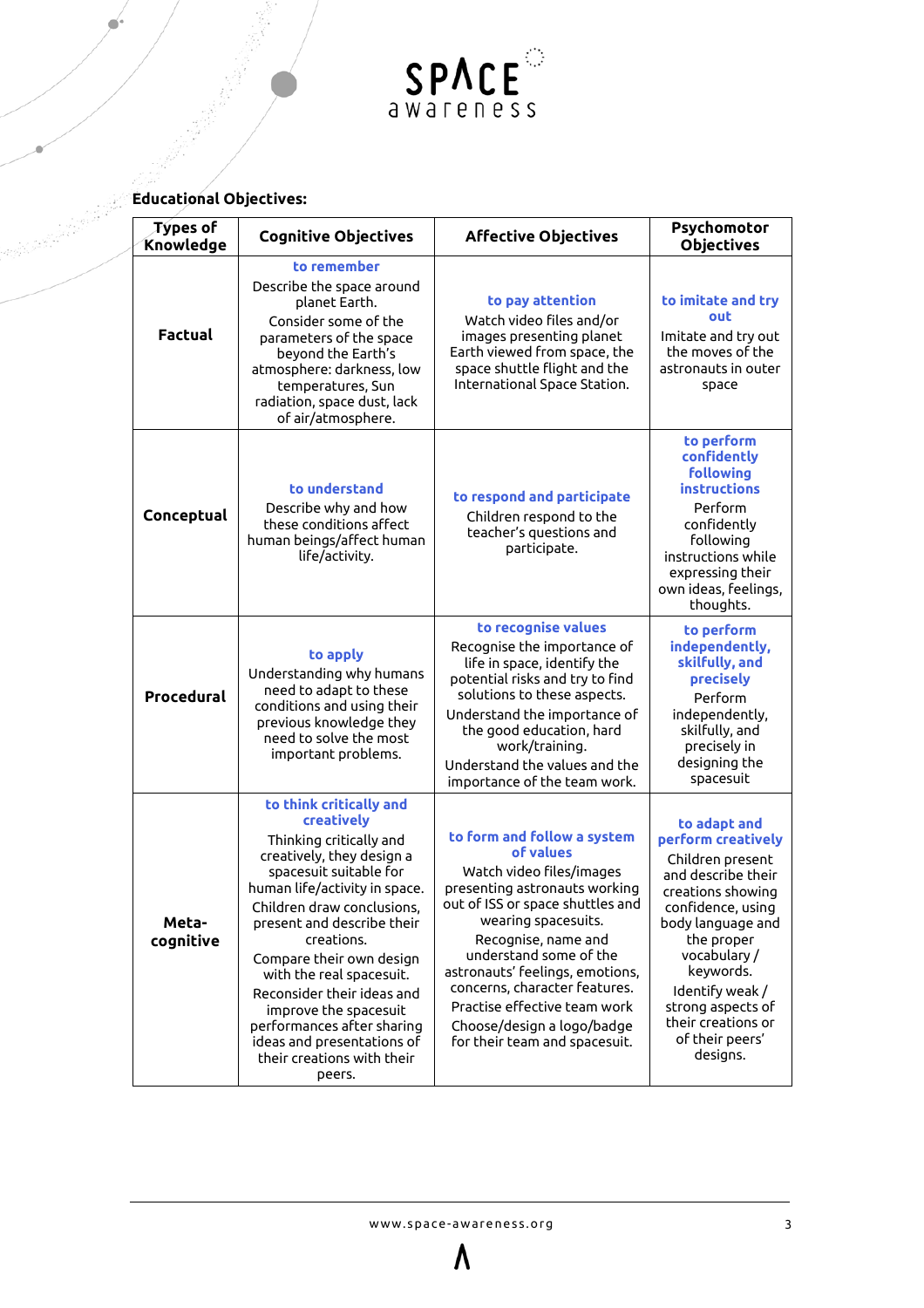

# STEPS

<span id="page-3-0"></span>

Samantha Cristoforetti, first Italian woman on space, attired in a spacesuit (Author: NASA/Robert Markowitz, Public Domain)

 $\boldsymbol{\Lambda}$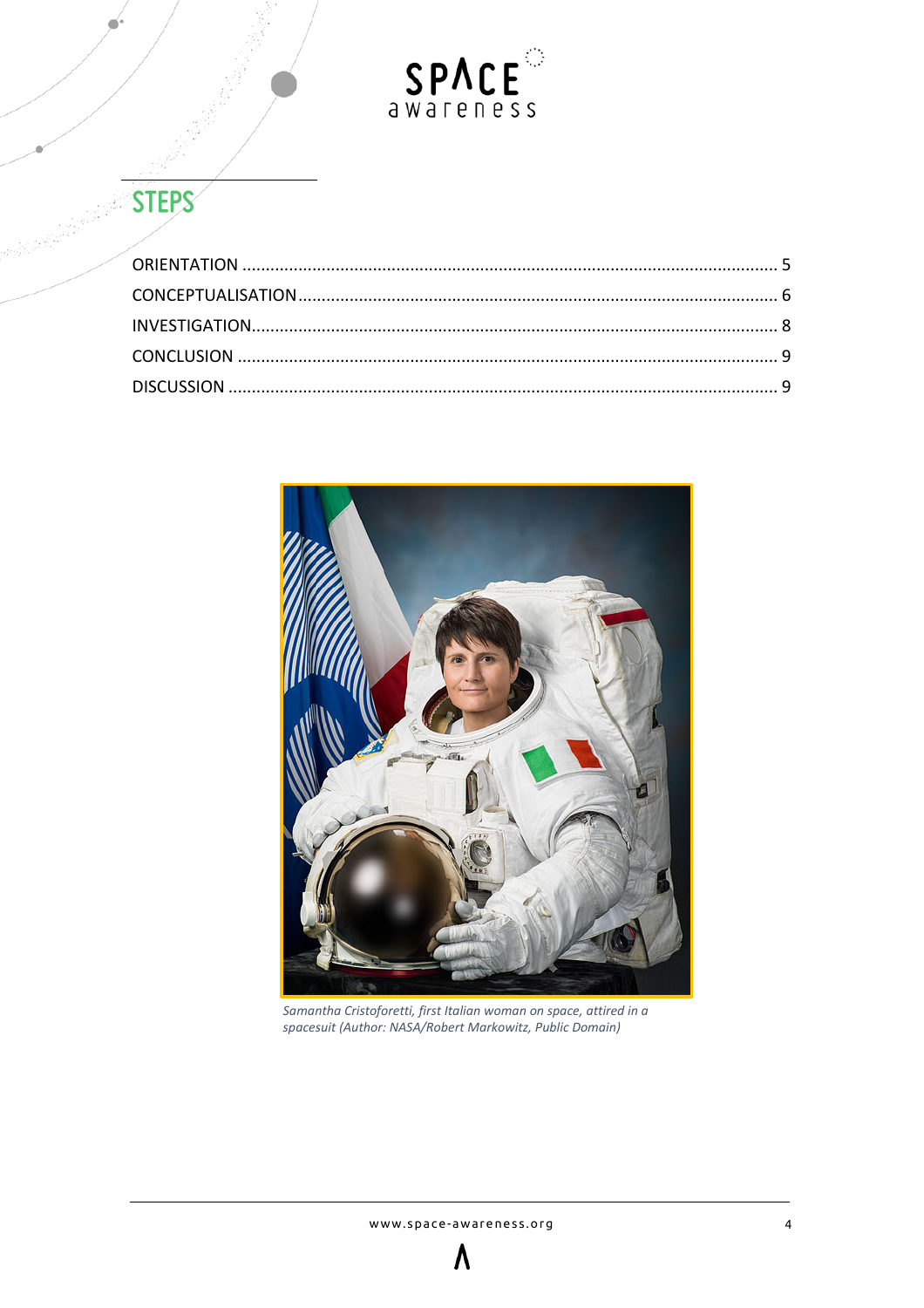

## **ORIENTATION**

To start with this lesson, we invite students to do a spacewalk.

"Do you want to see our beautiful blue planet from outer space? Let's take a spacewalk."

Show the students images of planet Earth viewed from space, space shuttle flights and images from International Space Station (ISS) from YouTube:

<https://www.youtube.com/watch?v=yyUeRLO7H2Y>

Images of Planet Earth from space (length: 3:08 minutes). Shorten it if needed.

<https://www.youtube.com/watch?v=OnoNITE-CLc>

Space shuttle launch video from NASA (length: 3:52 minutes)

<https://www.youtube.com/watch?v=mve7hRaoH8U>

Images of a shuttle and the Space Station taken from space. Show only 1<sup>st</sup> minute.

Based on children's previous activities and knowledge about our planet, underline the most important parameters:

- The sky is dark
- Direct exposure to the Sun's radiation
- Extreme temperatures
- The lack of air/atmosphere/air pressure
- The lack of water
- The presence of other objects (dust, meteorites, satellites, space garbage) in the nearby space

Encourage the children to describe these extreme conditions and identify some of the consequences. Reinforce the specific vocabulary using the keywords as much as possible. Try to be creative and include in this part open questions, funny examples, little jokes:

"Would you like to see the Earth from outer space? Would you like to take a spacewalk? Are you going alone or with somebody else? What object would you take with you? Can you take your pet with you? What means of transportation can we use? Why we can't travel by car, or by train? What is a space shuttle or a space rocket? What is a spacewalk? Could we use our daily clothes for a spacewalk? Why/Why not? Do we need a special suit for space explorations?"

#### **EXTRA GUIDELINES Use of ICT tools and other resources**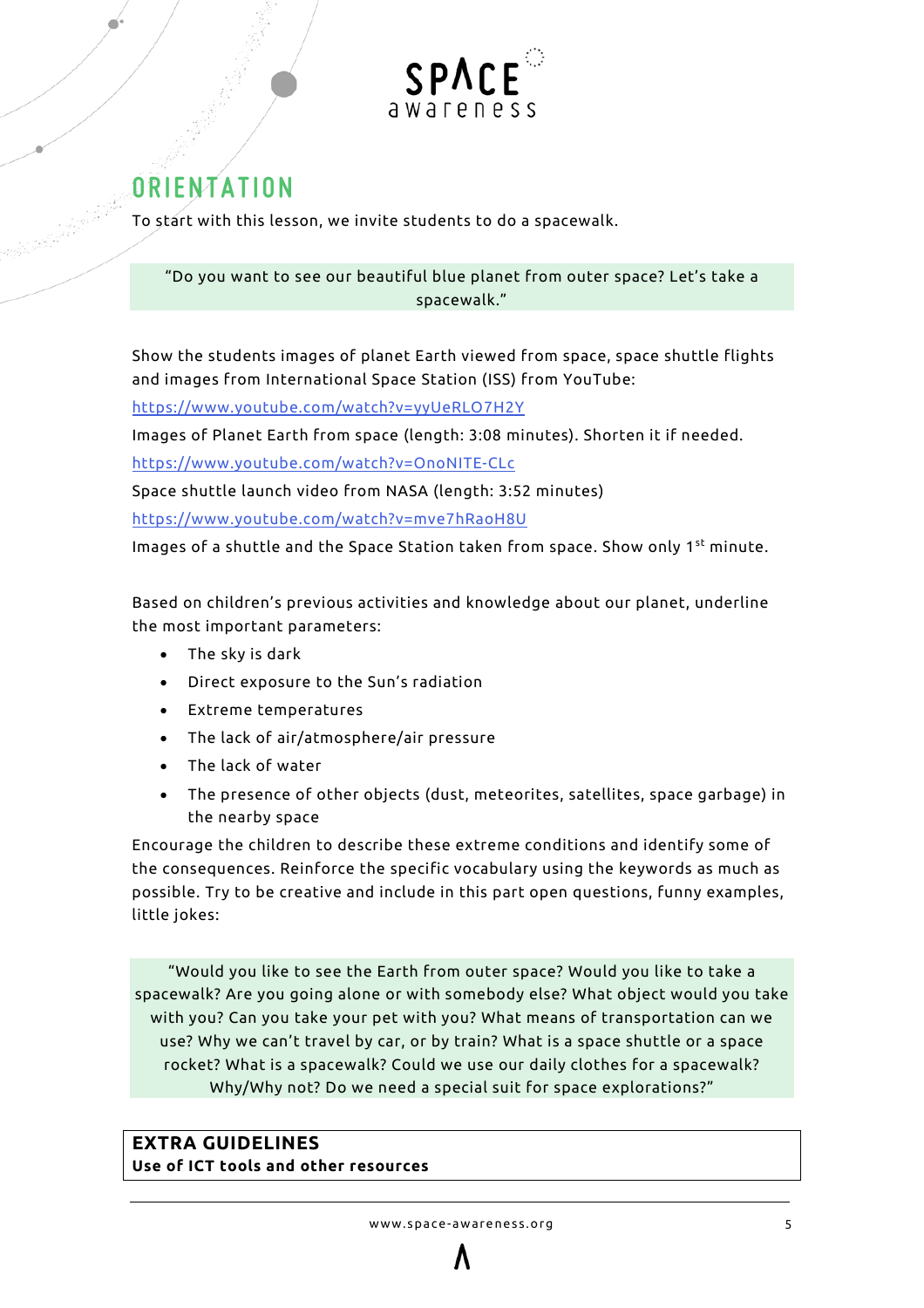

Take pictures of the children working in different stages of the activity. Make sure you have the parents' authorisation to take pictures of the students. Take pictures of the final designs. Make a short PowerPoint presentation for the parents.

<span id="page-5-0"></span>Use of a projector or Interactive Whiteboard to show the videos.

## **CONCEPTUALISATION**

Take one by one all the parameters connected to the problem. Start a discussion saying:

"Do we need a spacesuit for a spacewalk? What does a spacesuit look like? How does it work?"

Encourage your students to identify and describe why and how each parameter could affect human life. When we take a long walk we keep a bottle of water in our bag and the air is all around us. In the outer space there is no air and no water.

"Can we live without air or water? No. We need water to drink. Also, we need a source of air/oxygen to breathe. What can we do to solve the problem during our spacewalk?"

Next, we introduce the problem of the Sun's radiation, explaining that on Earth we are protected by the atmosphere, but there is none in outer space. Also, exposure to the Sun could overheat our body.

"Is it wise to sunbathe up there? How do we usually protect ourselves from Sun radiation here, on Earth? Sunglasses, light-coloured clothes, sun cream, caps or hats…. What can we do there, in space?"

In space the temperature is very low. So, our body must deal with extreme temperatures.

"It is very cold… What kind of clothes should we wear in this case?"

Explain to students that an astronaut must work in space. He/she needs to move his/her feet, arms and hands easily. His/her job needs to be done as quickly as possible. An astronaut can't spend too many hours out of the space station or space shuttle. So, uncomfortable clothes are not the best choice.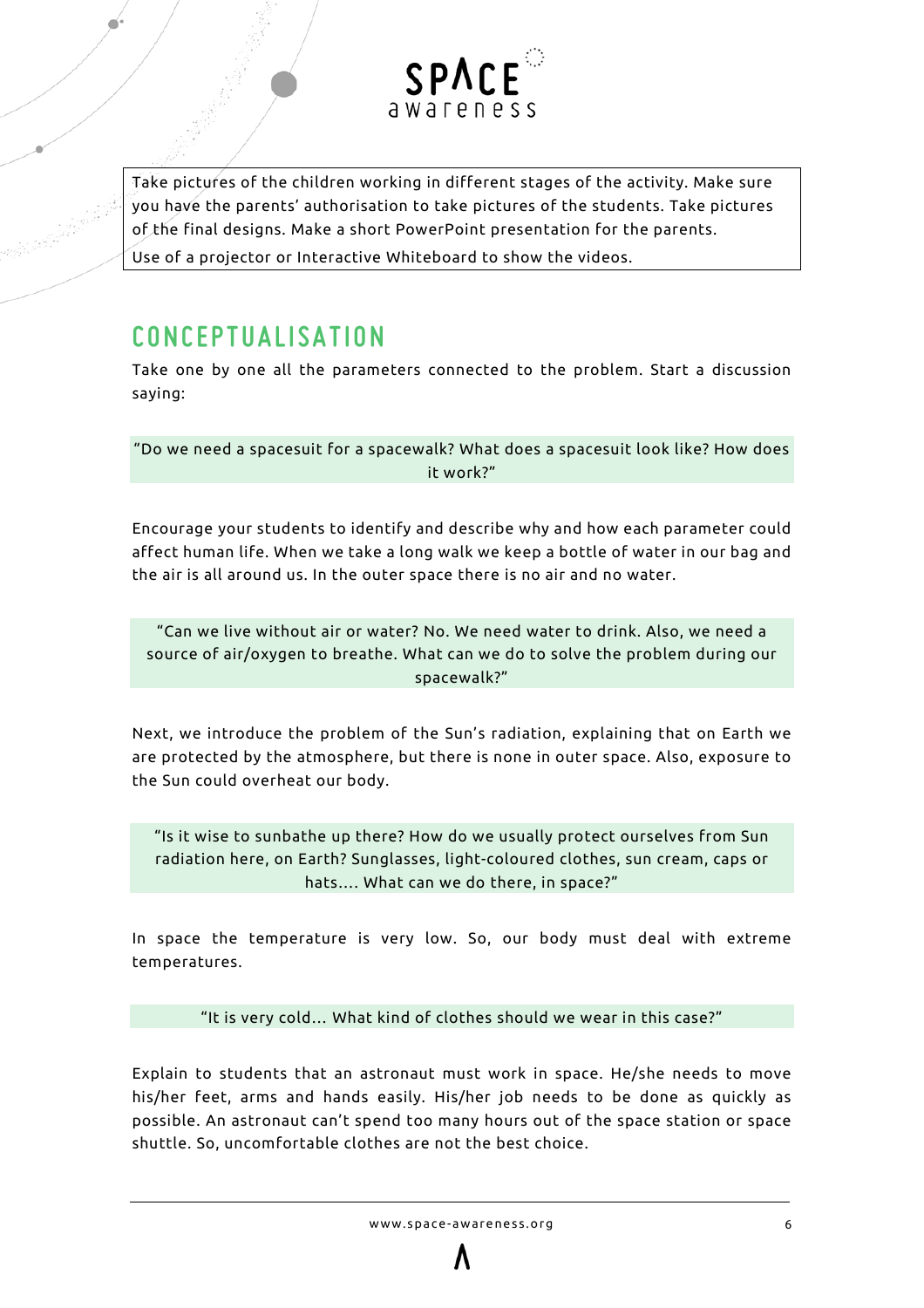

"Which one is more suitable: a one-piece suit (like a ski outfit) or one made of more parts?"

Space dust means many, tiny particles. Tiny particles don't hurt too much but even a very small particle, at a high speed, can damage the spacesuit. Explain this to your students.

"How about the fabrics? Thin, thick, soft or durable textiles? How about colours? Remember, the astronauts have to work in dark space. Shall we wear pink? Or dark blue?"

During our spacewalk we need to communicate with others. But in outer space there is no sound.

"How can we communicate in space? What do we need for that?"

After some guesses, you can explain they need a communication device. Then, you raise the question of how can they eliminate waste –urine and faeces –while in space.

"How can we go to the bathroom if there is no bathroom? What can we use instead?"

For extra-vehicular activity, astronauts use a diaper called a Maximum Absorbency Garment.

Gathering and organising concepts and information is a difficult task for children so young. Help them to create a map. Project in the classroom the next table:

| The spacesuit must:                                                            |  |  |
|--------------------------------------------------------------------------------|--|--|
| Be comfortable, not too heavy. Easy to put on/take off                         |  |  |
| Provide us with water to <b>drink</b>                                          |  |  |
| Provide us with air to <b>breathe</b>                                          |  |  |
| <b>Protect</b> us from getting too <b>hot</b> or too <b>cold</b>               |  |  |
| <b>Protect</b> us from space dust                                              |  |  |
| <b>Protect</b> us and especially our eyes from bright <b>sunlight</b>          |  |  |
| Allow us to <b>communicate</b> with other astronauts or with Space Center team |  |  |
| Allow us to "use the <b>toilet"</b> in space.                                  |  |  |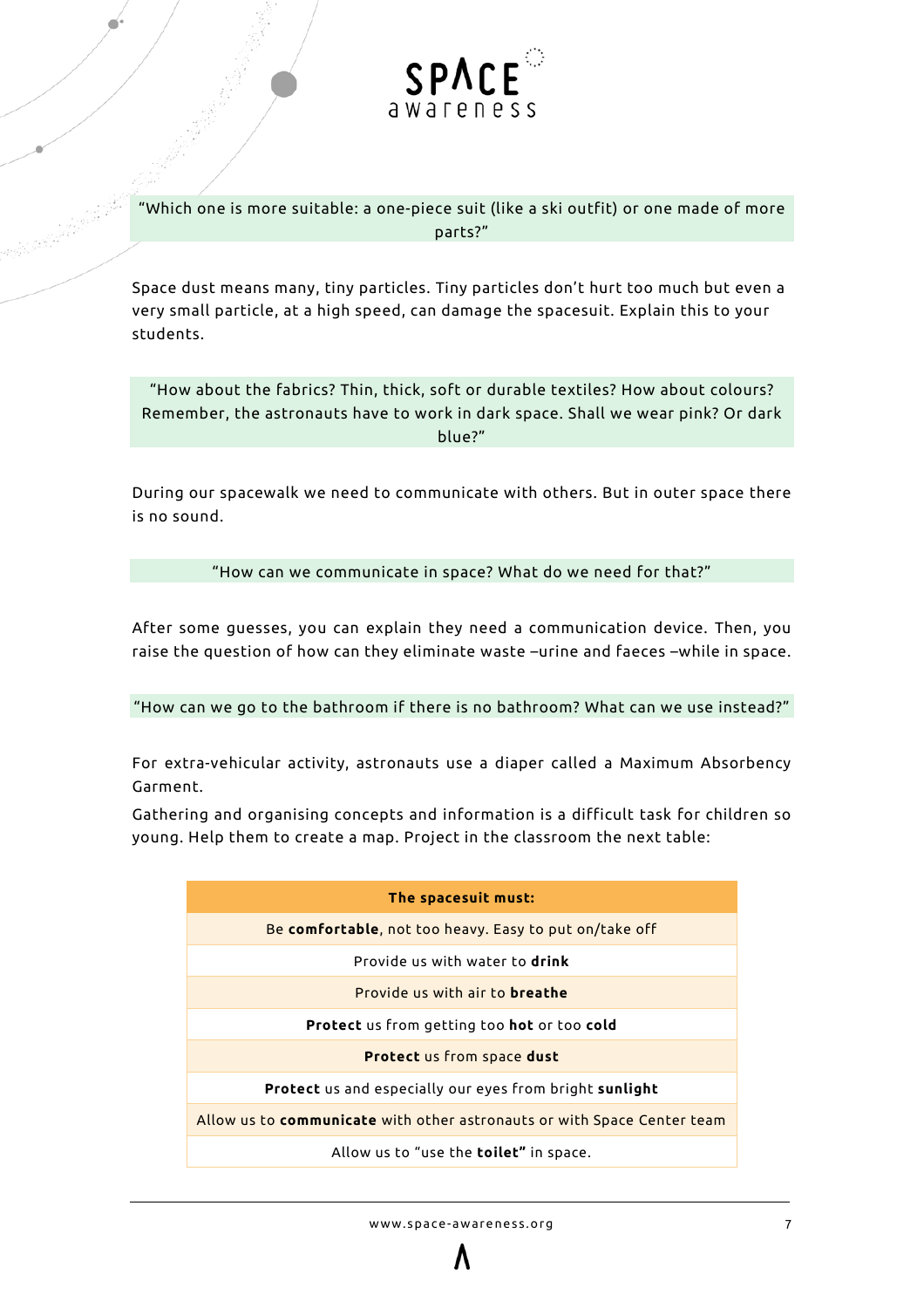

Taking into consideration the children's age you can edit the map to include more suggestive images than words. Make sure that these concepts are clear to all the children. Encourage them all to express their ideas, thoughts, point of views, questions.

For the older children you can introduce parameters like gravity, in fact the absence of it. The astronauts float in space. They can easily float away, too far from the space shuttle or station.

"We need to add some security devices to keep them close enough to their space home. What can we do about that?"

Also, the main purpose of the spacewalks or EVA as they are called is work. During their space missions the astronauts always need to fix or repair something. Any craftsman has a tool box or a tool belt. The astronauts have a tool belt, too. It is called MMWS (modular mini work station).

"How can you keep the screwdriver from floating away?"



#### **EXTRA GUIDELINES Use of ICT tools and other resources** To localise the action better, you can use this image of the ISS while putting questions to students:

<span id="page-7-0"></span><https://pixabay.com/en/international-space-station-iss-548331/>

## **INVESTIGATION**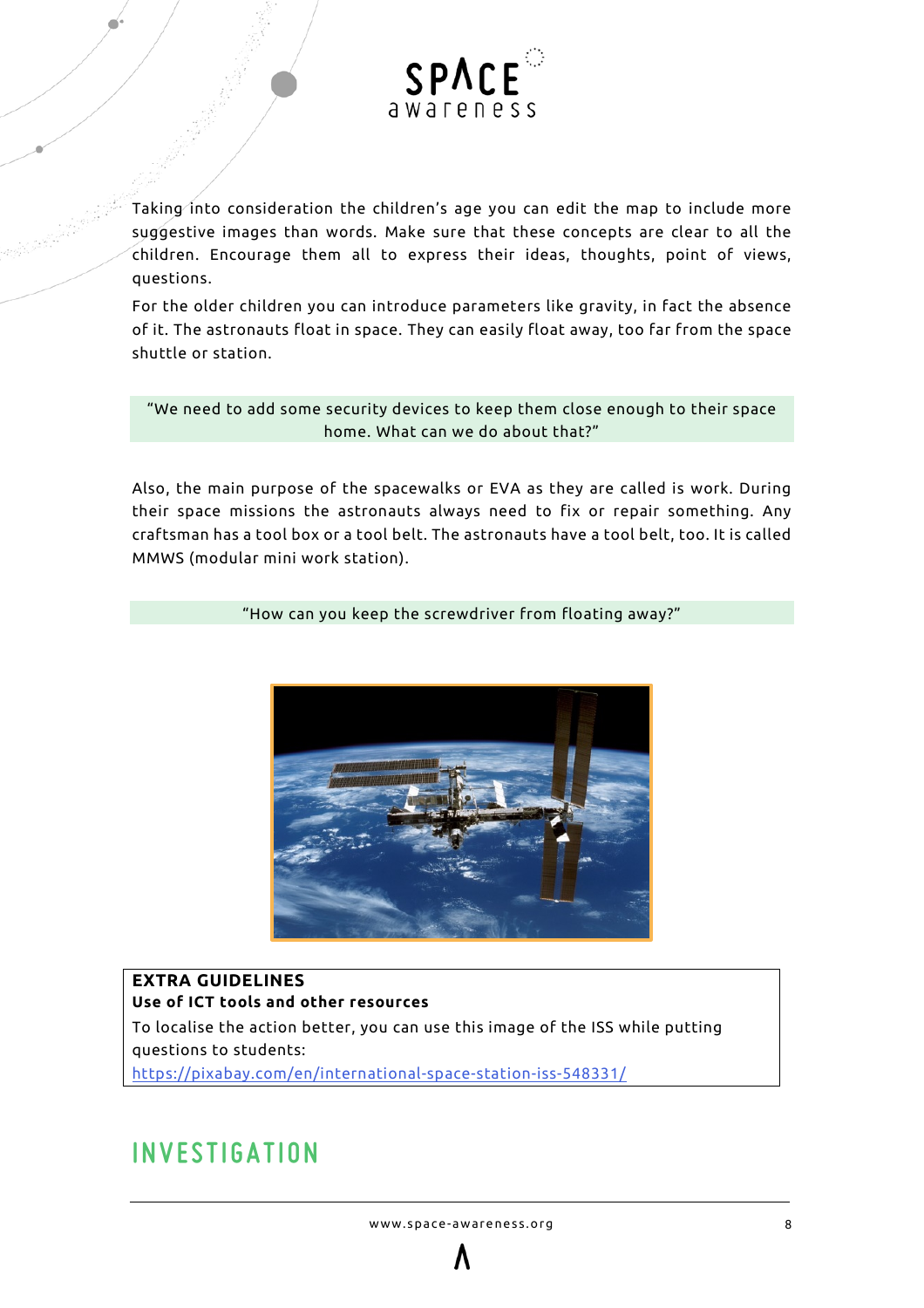

In this part of the activity the children work in pairs. The children can be assigned randomly or they can freely choose their partner. The teacher will pay attention to the children's preferences. No child should be left aside or feel isolated. Encourage children with high levels of achievement to help their peers during this activity. It is not a contest; it is just an opportunity to let their imagination go beyond the Earth's atmosphere.

Spread large sheets of white paper on the classroom floor and provide children with plenty of coloured pencils, crayons, fibre pens. Ask them to design their own spacesuit according to the parameters discovered. They can use their own body as a pattern. Encourage them to use their imagination and draw their own amazing design.

Give them enough time to finish their drawings and to add all the items they want to add. Remind them to design a badge (logo and/or a symbol) for their team and suit.

#### **EXTRA GUIDELINES**

**Materials and using ICT as an alternative:**

Materials to use in classroom:

- white paper

- coloured pencils, crayons, fibre pens.

If using tablets, you can use drawing apps such as Autodesk SketchBook, available for [Android](https://play.google.com/store/apps/details?id=com.adsk.sketchbook) and [IOS.](https://itunes.apple.com/us/app/autodesk-sketchbook-mobile/id883738213?mt=8&uo=8&at=11l32zP)

## <span id="page-8-0"></span>**CONCLUSION**

Display their work on the walls of the classroom. Each team presents their own design underlining their creative solutions for the spacesuit tasks. Encourage and guide all the students to draw their conclusions. Guide them and help them to check if their design responds to all the tasks from the map. Encourage hesitant students to speak their minds and don't allow interruptions.

### <span id="page-8-1"></span>**DISCUSSIO N**

Encourage children to compare their team's design with other teams' concepts. Based on what they see in other designs do they consider any changes in their original work? Encourage them to discuss the best solution for a specific task even if it is not their own. For example: what colour is more appropriate for a space suit? White or dark blue? What colour stands out best in the darkness of space? The astronaut must be visible for his/her team. He/she doesn't need to camouflage him/herself! So, the spacesuit is white.

Show the students video files and images with astronauts living and working in space, in the interior of the ISS or space shuttle: